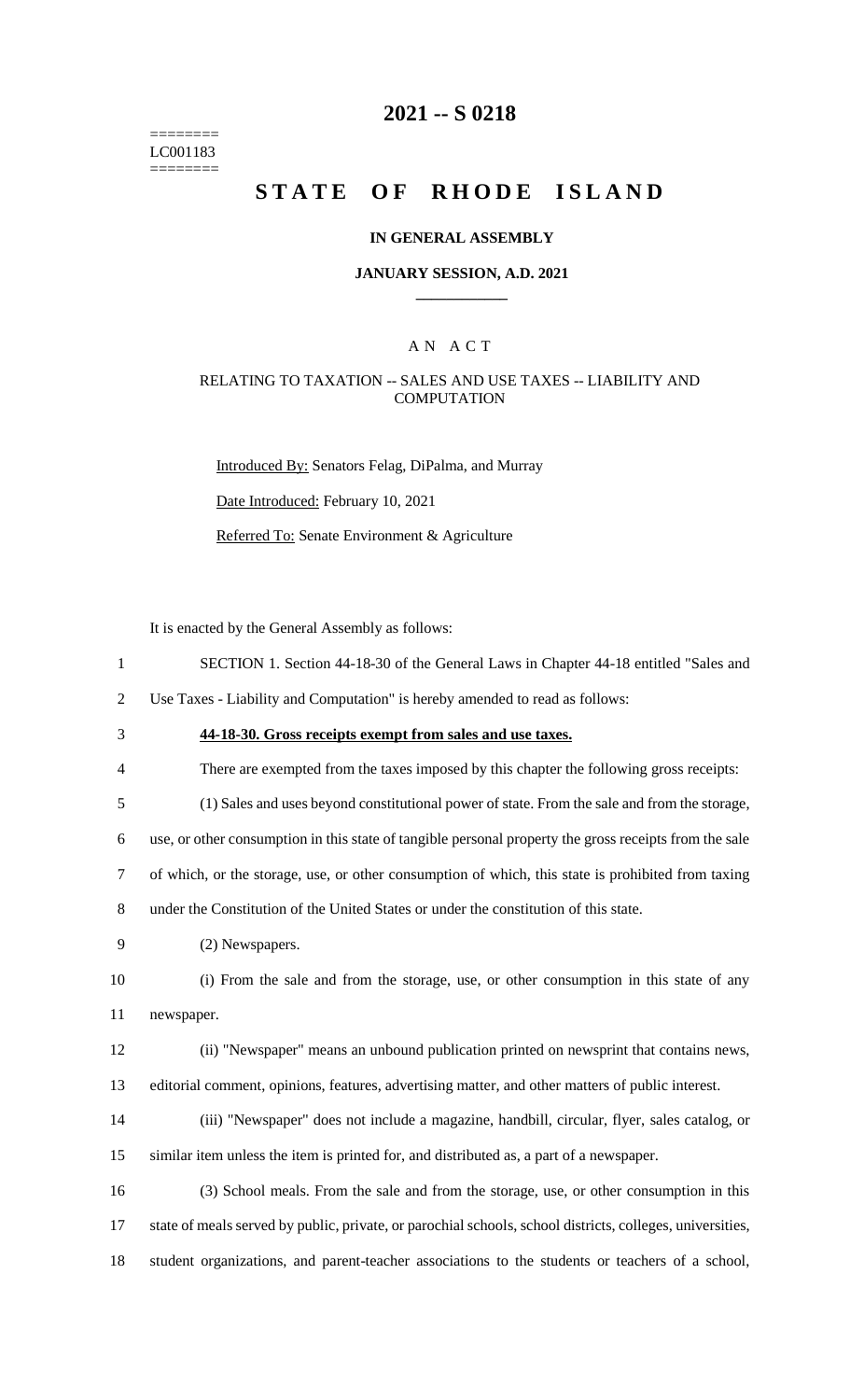college, or university whether the meals are served by the educational institutions or by a food service or management entity under contract to the educational institutions.

(4) Containers.

(i) From the sale and from the storage, use, or other consumption in this state of:

 (A) Non-returnable containers, including boxes, paper bags, and wrapping materials that are biodegradable and all bags and wrapping materials utilized in the medical and healing arts, when sold without the contents to persons who place the contents in the container and sell the contents with the container.

 (B) Containers when sold with the contents if the sale price of the contents is not required to be included in the measure of the taxes imposed by this chapter.

 (C) Returnable containers when sold with the contents in connection with a retail sale of the contents or when resold for refilling.

 (D) Keg and barrel containers, whether returnable or not, when sold to alcoholic beverage producers who place the alcoholic beverages in the containers.

 (ii) As used in this subdivision, the term "returnable containers" means containers of a kind customarily returned by the buyer of the contents for reuse. All other containers are "non-returnable containers."

 (5)(i) Charitable, educational, and religious organizations. From the sale to, as in defined in this section, and from the storage, use, and other consumption in this state, or any other state of the United States of America, of tangible personal property by hospitals not operated for a profit; "educational institutions" as defined in subdivision (18) not operated for a profit; churches, orphanages, and other institutions or organizations operated exclusively for religious or charitable purposes; interest-free loan associations not operated for profit; nonprofit, organized sporting leagues and associations and bands for boys and girls under the age of nineteen (19) years; the following vocational student organizations that are state chapters of national vocational student organizations: Distributive Education Clubs of America (DECA); Future Business Leaders of America, Phi Beta Lambda (FBLA/PBL); Future Farmers of America (FFA); Future Homemakers of America/Home Economics Related Occupations (FHA/HERD); Vocational Industrial Clubs of America (VICA); organized nonprofit golden age and senior citizens clubs for men and women; and parent-teacher associations; and from the sale, storage, use, and other consumption in this state, of and by the Industrial Foundation of Burrillville, a Rhode Island domestic nonprofit corporation. (ii) In the case of contracts entered into with the federal government, its agencies, or instrumentalities, this state, or any other state of the United States of America, its agencies, any city, town, district, or other political subdivision of the states; hospitals not operated for profit;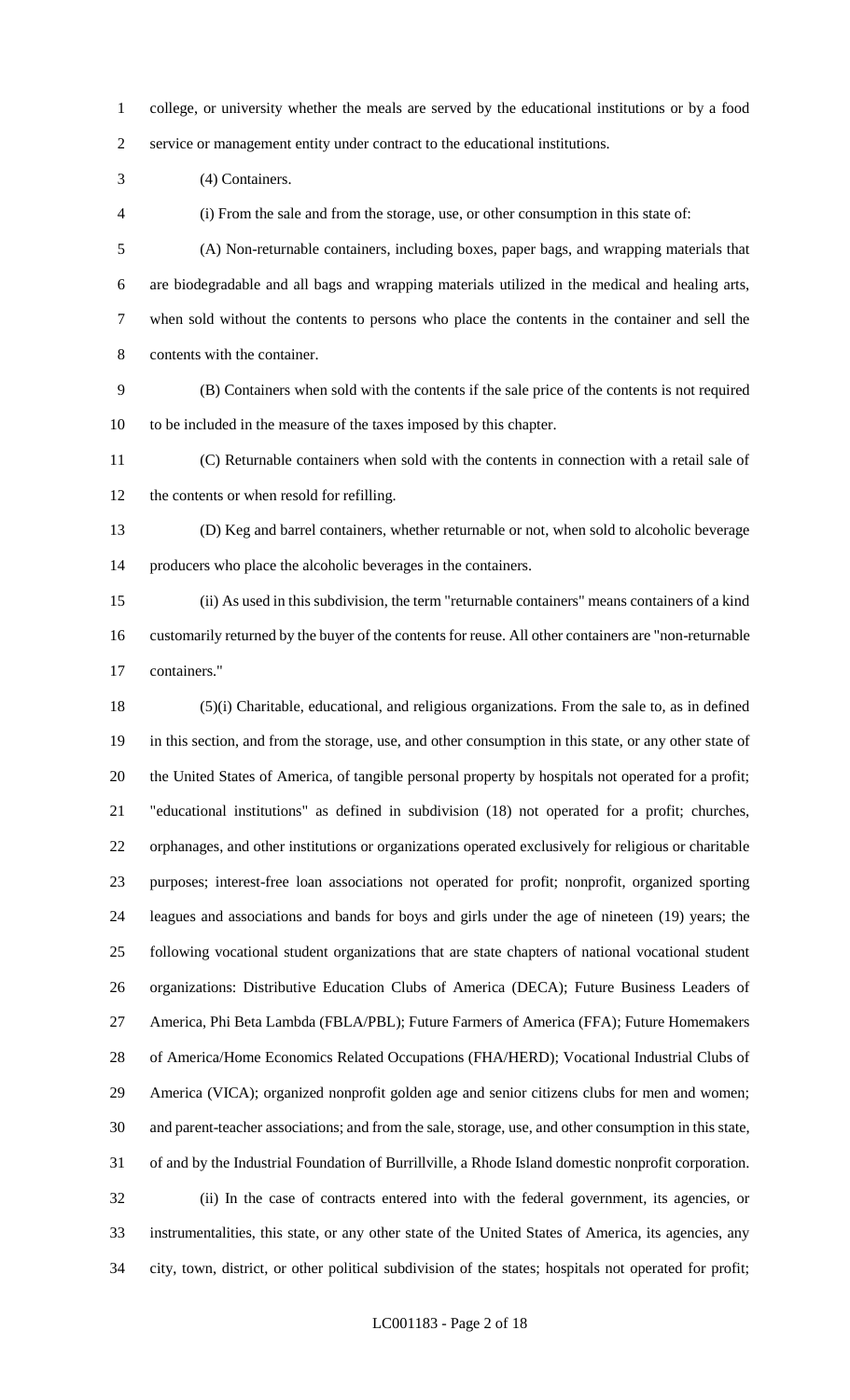educational institutions not operated for profit; churches, orphanages, and other institutions or organizations operated exclusively for religious or charitable purposes, the contractor may purchase such materials and supplies (materials and/or supplies are defined as those that are essential to the project) that are to be utilized in the construction of the projects being performed under the contracts without payment of the tax.

 (iii) The contractor shall not charge any sales or use tax to any exempt agency, institution, or organization but shall in that instance provide his or her suppliers with certificates in the form as determined by the division of taxation showing the reason for exemption and the contractor's records must substantiate the claim for exemption by showing the disposition of all property so purchased. If any property is then used for a nonexempt purpose, the contractor must pay the tax on the property used.

 (6) Gasoline. From the sale and from the storage, use, or other consumption in this state of: (i) Gasoline and other products taxed under chapter 36 of title 31 and (ii) Fuels used for the propulsion of airplanes.

(7) Purchase for manufacturing purposes.

 (i) From the sale and from the storage, use, or other consumption in this state of computer software, tangible personal property, electricity, natural gas, artificial gas, steam, refrigeration, and water, when the property or service is purchased for the purpose of being manufactured into a finished product for resale and becomes an ingredient, component, or integral part of the manufactured, compounded, processed, assembled, or prepared product, or if the property or service is consumed in the process of manufacturing for resale computer software, tangible personal property, electricity, natural gas, artificial gas, steam, refrigeration, or water.

 (ii) "Consumed" means destroyed, used up, or worn out to the degree or extent that the property cannot be repaired, reconditioned, or rendered fit for further manufacturing use.

(iii) "Consumed" includes mere obsolescence.

 (iv) "Manufacturing" means and includes: manufacturing, compounding, processing, assembling, preparing, or producing.

 (v) "Process of manufacturing" means and includes all production operations performed in the producing or processing room, shop, or plant, insofar as the operations are a part of and connected with the manufacturing for resale of tangible personal property, electricity, natural gas, artificial gas, steam, refrigeration, or water and all production operations performed insofar as the operations are a part of and connected with the manufacturing for resale of computer software.

 (vi) "Process of manufacturing" does not mean or include administration operations such as general office operations, accounting, collection, or sales promotion, nor does it mean or include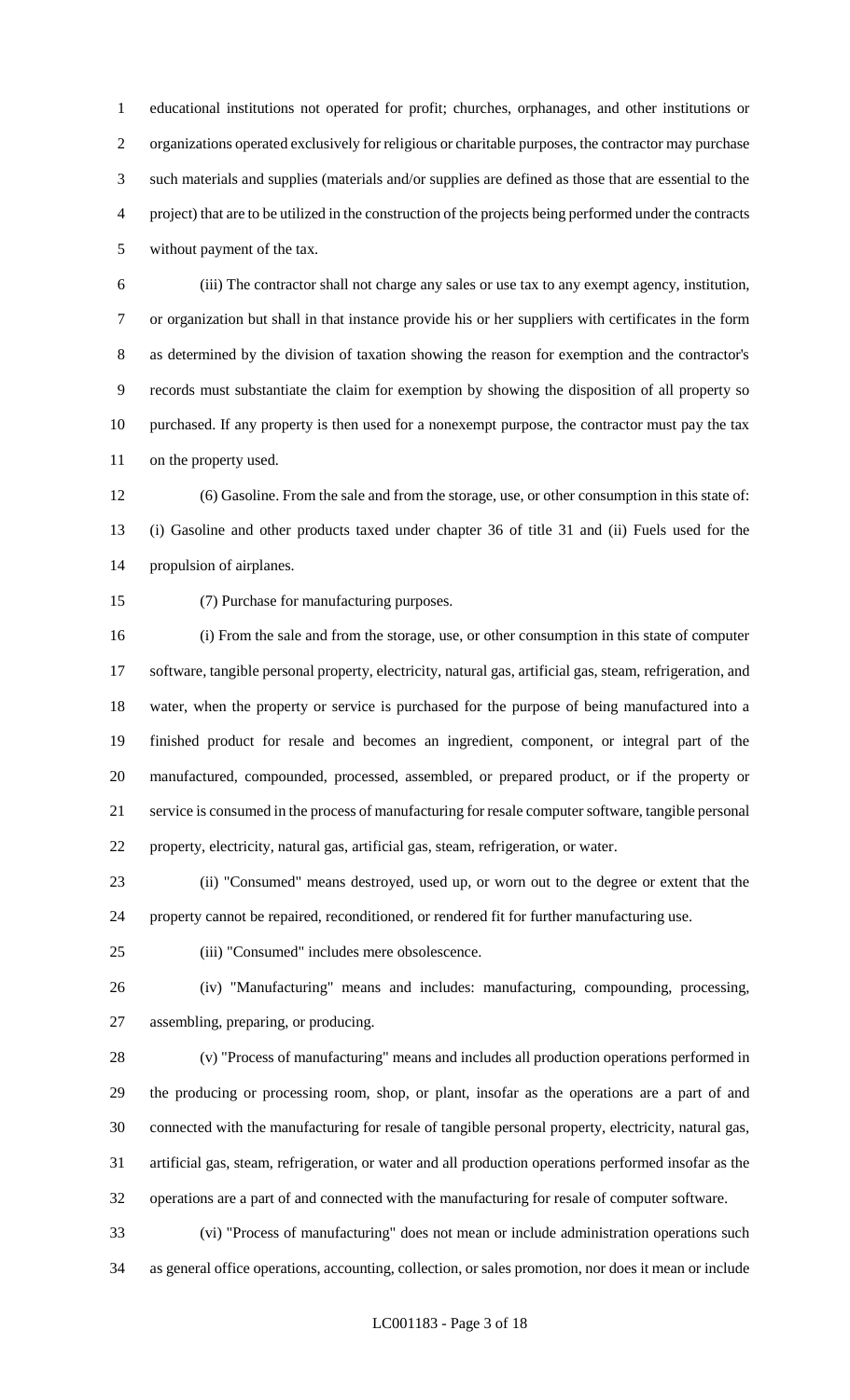distribution operations that occur subsequent to production operations, such as handling, storing, selling, and transporting the manufactured products, even though the administration and distribution operations are performed by, or in connection with, a manufacturing business.

 (8) State and political subdivisions. From the sale to, and from the storage, use, or other consumption by, this state, any city, town, district, or other political subdivision of this state. Every redevelopment agency created pursuant to chapter 31 of title 45 is deemed to be a subdivision of the municipality where it is located.

 (9) Food and food ingredients. From the sale and storage, use, or other consumption in this state of food and food ingredients as defined in § 44-18-7.1(l).

 For the purposes of this exemption "food and food ingredients" shall not include candy, soft drinks, dietary supplements, alcoholic beverages, tobacco, food sold through vending machines, or prepared food, as those terms are defined in § 44-18-7.1, unless the prepared food is: (i) Sold by a seller whose primary NAICS classification is manufacturing in sector 311,

except sub-sector 3118 (bakeries);

(ii) Sold in an unheated state by weight or volume as a single item;

 (iii) Bakery items, including: bread, rolls, buns, biscuits, bagels, croissants, pastries, donuts, danish, cakes, tortes, pies, tarts, muffins, bars, cookies, tortillas; and

 is not sold with utensils provided by the seller, including: plates, knives, forks, spoons, glasses, cups, napkins, or straws.

 (10) Medicines, drugs, and durable medical equipment. From the sale and from the storage, use, or other consumption in this state, of:

 (i) "Drugs" as defined in § 44-18-7.1(h)(i), sold on prescriptions, medical oxygen, and insulin whether or not sold on prescription. For purposes of this exemption drugs shall not include over-the-counter drugs and grooming and hygiene products as defined in § 44-18-7.1(h)(iii).

25 (ii) Durable medical equipment as defined in  $\S$  44-18-7.1(k) for home use only, including, but not limited to: syringe infusers, ambulatory drug delivery pumps, hospital beds, convalescent chairs, and chair lifts. Supplies used in connection with syringe infusers and ambulatory drug delivery pumps that are sold on prescription to individuals to be used by them to dispense or administer prescription drugs, and related ancillary dressings and supplies used to dispense or administer prescription drugs, shall also be exempt from tax.

 (11) Prosthetic devices and mobility enhancing equipment. From the sale and from the storage, use, or other consumption in this state, of prosthetic devices as defined in § 44-18-7.1(t), sold on prescription, including, but not limited to: artificial limbs, dentures, spectacles, eyeglasses, and artificial eyes; artificial hearing devices and hearing aids, whether or not sold on prescription;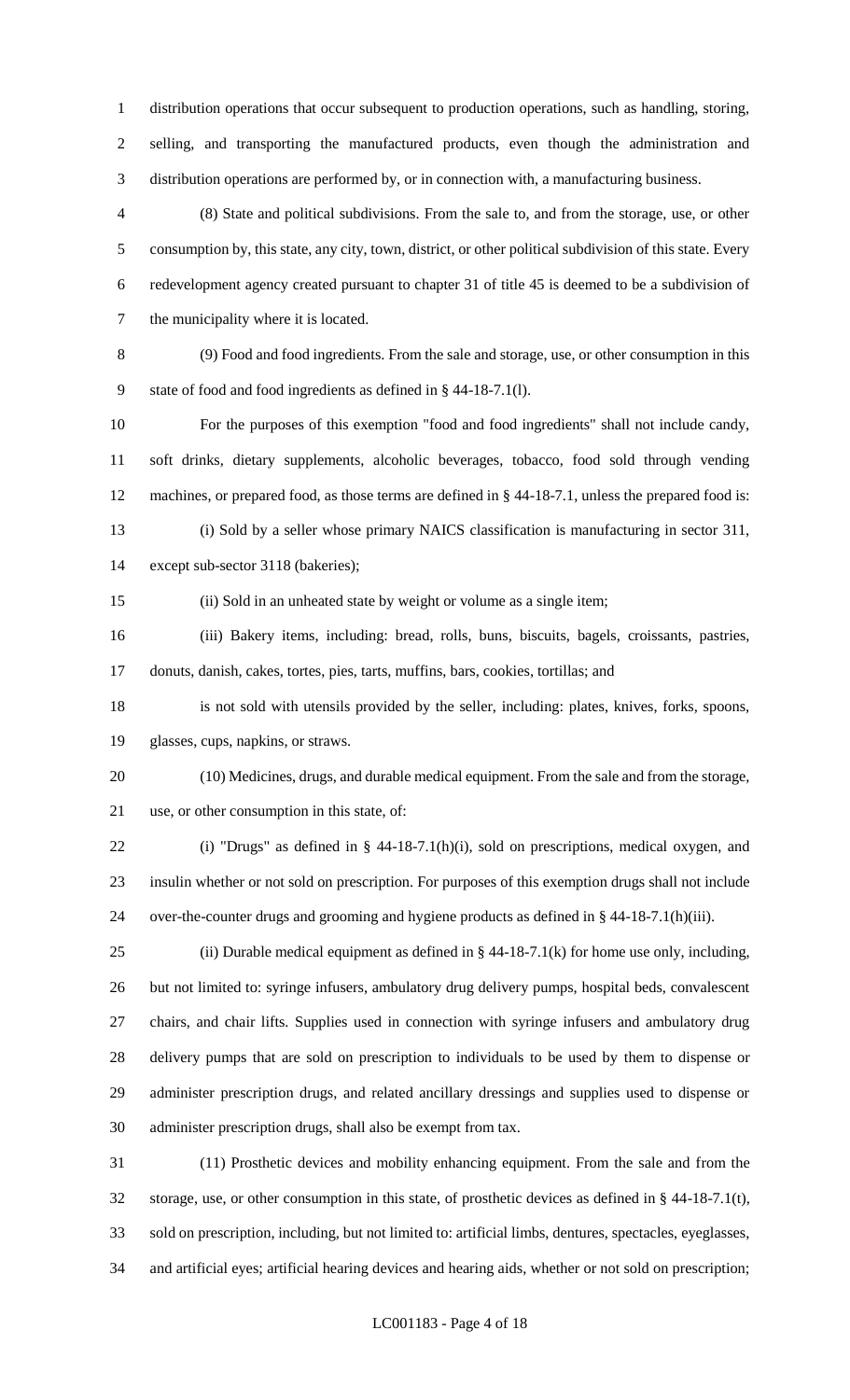1 and mobility enhancing equipment as defined in § 44-18-7.1(p), including wheelchairs, crutches, and canes.

 (12) Coffins, caskets, urns, shrouds and burial garments. From the sale and from the storage, use, or other consumption in this state of coffins, caskets, urns, shrouds, and other burial garments that are ordinarily sold by a funeral director as part of the business of funeral directing.

(13) Motor vehicles sold to nonresidents.

 (i) From the sale, subsequent to June 30, 1958, of a motor vehicle to a bona fide nonresident of this state who does not register the motor vehicle in this state, whether the sale or delivery of the motor vehicle is made in this state or at the place of residence of the nonresident. A motor vehicle sold to a bona fide nonresident whose state of residence does not allow a like exemption to its nonresidents is not exempt from the tax imposed under § 44-18-20. In that event, the bona fide nonresident pays a tax to Rhode Island on the sale at a rate equal to the rate that would be imposed in his or her state of residence not to exceed the rate that would have been imposed under § 44-18- 20. Notwithstanding any other provisions of law, a licensed motor vehicle dealer shall add and collect the tax required under this subdivision and remit the tax to the tax administrator under the provisions of chapters 18 and 19 of this title. When a Rhode Island licensed, motor vehicle dealer is required to add and collect the sales and use tax on the sale of a motor vehicle to a bona fide nonresident as provided in this section, the dealer in computing the tax takes into consideration the law of the state of the nonresident as it relates to the trade-in of motor vehicles.

20 (ii) The tax administrator, in addition to the provisions of §§ 44-19-27 and 44-19-28, may require any licensed motor vehicle dealer to keep records of sales to bona fide nonresidents as the tax administrator deems reasonably necessary to substantiate the exemption provided in this subdivision, including the affidavit of a licensed motor vehicle dealer that the purchaser of the motor vehicle was the holder of, and had in his or her possession a valid out-of-state motor vehicle registration or a valid out-of-state driver's license.

 (iii) Any nonresident who registers a motor vehicle in this state within ninety (90) days of the date of its sale to him or her is deemed to have purchased the motor vehicle for use, storage, or other consumption in this state, and is subject to, and liable for, the use tax imposed under the provisions of § 44-18-20.

 (14) Sales in public buildings by blind people. From the sale and from the storage, use, or other consumption in all public buildings in this state of all products or wares by any person licensed under § 40-9-11.1.

 (15) Air and water pollution control facilities. From the sale, storage, use, or other consumption in this state of tangible personal property or supplies acquired for incorporation into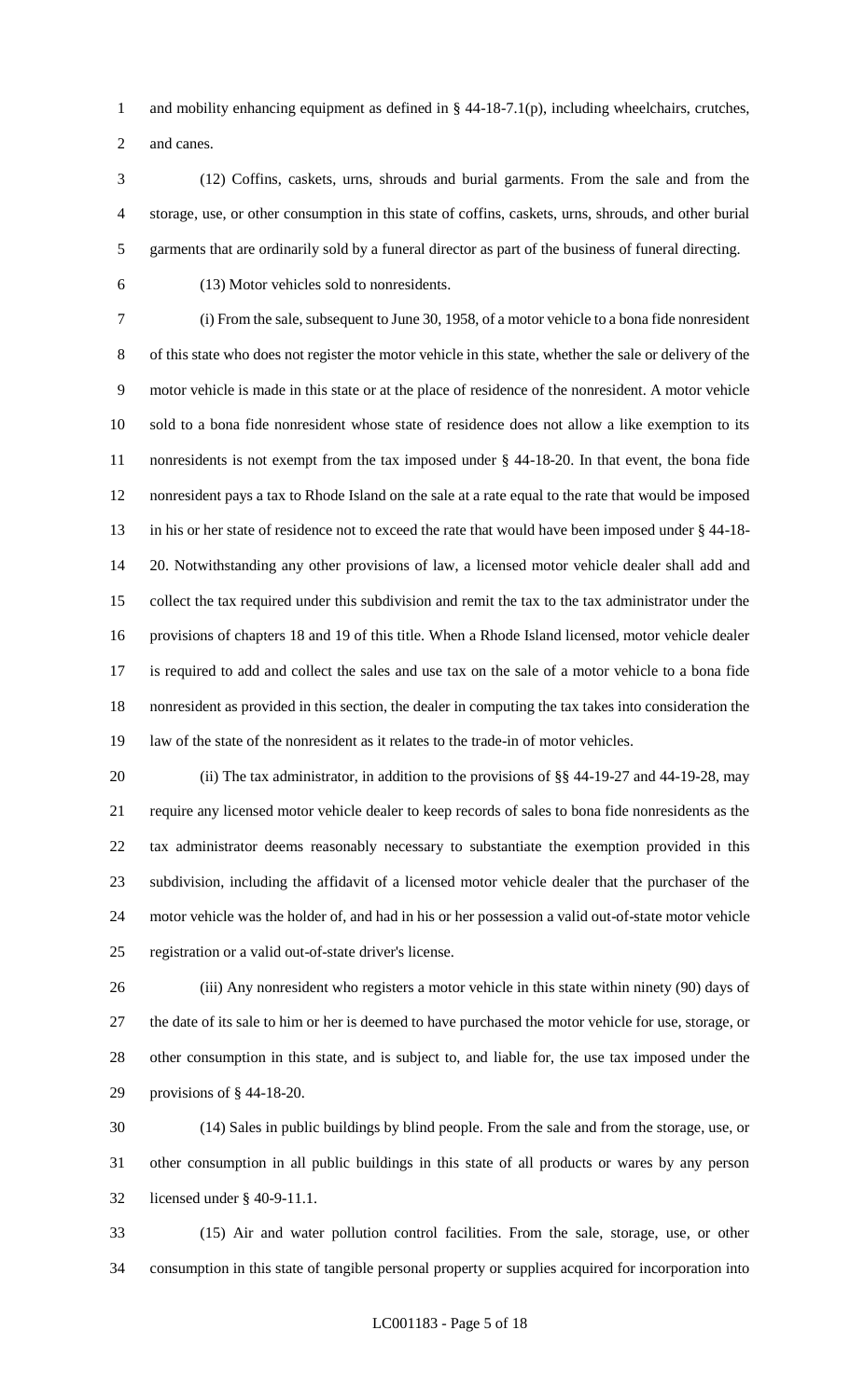or used and consumed in the operation of a facility, the primary purpose of which is to aid in the control of the pollution or contamination of the waters or air of the state, as defined in chapter 12 of title 46 and chapter 23 of title 23, respectively, and that has been certified as approved for that purpose by the director of environmental management. The director of environmental management may certify to a portion of the tangible personal property or supplies acquired for incorporation into those facilities or used and consumed in the operation of those facilities to the extent that that portion has as its primary purpose the control of the pollution or contamination of the waters or air of this state. As used in this subdivision, "facility" means any land, facility, device, building, machinery, or equipment.

 (16) Camps. From the rental charged for living quarters, or sleeping, or housekeeping accommodations at camps or retreat houses operated by religious, charitable, educational, or other organizations and associations mentioned in subsection (5), or by privately owned and operated summer camps for children.

 (17) Certain institutions. From the rental charged for living or sleeping quarters in an institution licensed by the state for the hospitalization, custodial, or nursing care of human beings. (18) Educational institutions. From the rental charged by any educational institution for living quarters, or sleeping, or housekeeping accommodations or other rooms or accommodations to any student or teacher necessitated by attendance at an educational institution. "Educational institution" as used in this section means an institution of learning not operated for profit that is empowered to confer diplomas, educational, literary, or academic degrees; that has a regular faculty, curriculum, and organized body of pupils or students in attendance throughout the usual school year; that keeps and furnishes to students and others records required and accepted for entrance to schools of secondary, collegiate, or graduate rank; and no part of the net earnings of which inures to the benefit of any individual.

(19) Motor vehicle and adaptive equipment for persons with disabilities.

 (i) From the sale of: (A) Special adaptations; (B) The component parts of the special 27 adaptations; or (C) A specially adapted motor vehicle; provided that the owner furnishes to the tax administrator an affidavit of a licensed physician to the effect that the specially adapted motor vehicle is necessary to transport a family member with a disability or where the vehicle has been specially adapted to meet the specific needs of the person with a disability. This exemption applies to not more than one motor vehicle owned and registered for personal, noncommercial use.

 (ii) For the purpose of this subsection the term "special adaptations" includes, but is not limited to: wheelchair lifts, wheelchair carriers, wheelchair ramps, wheelchair securements, hand controls, steering devices, extensions, relocations, and crossovers of operator controls, power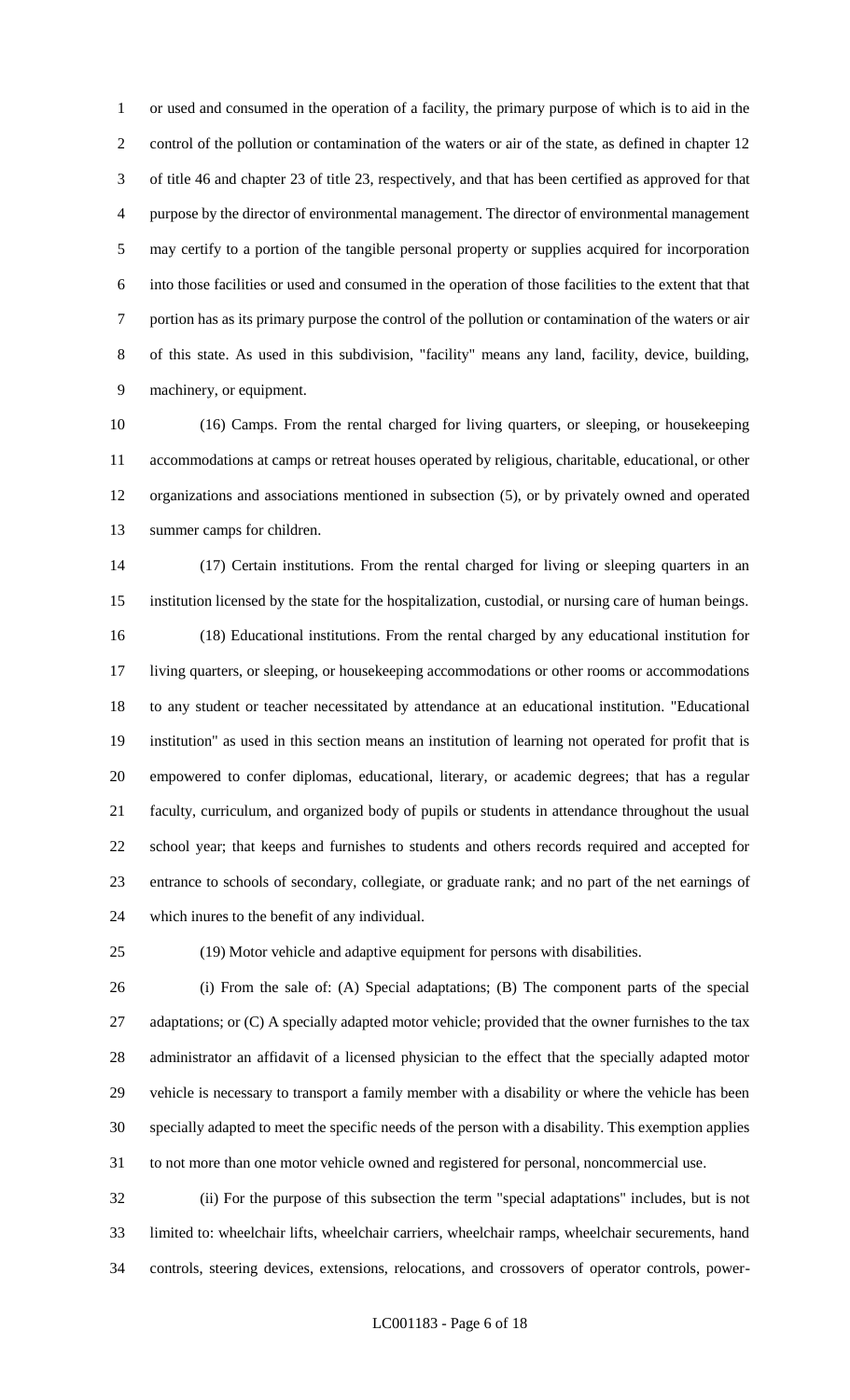assisted controls, raised tops or dropped floors, raised entry doors, or alternative signaling devices

to auditory signals.

 (iii) From the sale of: (a) Special adaptations, (b) The component parts of the special adaptations, for a "wheelchair accessible taxicab" as defined in § 39-14-1, and/or a "wheelchair accessible public motor vehicle" as defined in § 39-14.1-1.

 (iv) For the purpose of this subdivision the exemption for a "specially adapted motor vehicle" means a use tax credit not to exceed the amount of use tax that would otherwise be due on the motor vehicle, exclusive of any adaptations. The use tax credit is equal to the cost of the special adaptations, including installation.

 (20) Heating fuels. From the sale and from the storage, use, or other consumption in this state of every type of heating fuel.

 (21) Electricity and gas. From the sale and from the storage, use, or other consumption in 13 this state of electricity and gas.

(22) Manufacturing machinery and equipment.

 (i) From the sale and from the storage, use, or other consumption in this state of tools, dies, molds, machinery, equipment (including replacement parts), and related items to the extent used in an industrial plant in connection with the actual manufacture, conversion, or processing of tangible personal property, or to the extent used in connection with the actual manufacture, conversion, or processing of computer software as that term is utilized in industry numbers 7371, 7372, and 7373 in the standard industrial classification manual prepared by the Technical Committee on Industrial Classification, Office of Statistical Standards, Executive Office of the President, United States Bureau of the Budget, as revised from time to time, to be sold, or that machinery and equipment used in the furnishing of power to an industrial manufacturing plant. For the purposes of this subdivision, "industrial plant" means a factory at a fixed location primarily engaged in the manufacture, conversion, or processing of tangible personal property to be sold in the regular course of business;

 (ii) Machinery and equipment and related items are not deemed to be used in connection with the actual manufacture, conversion, or processing of tangible personal property, or in connection with the actual manufacture, conversion, or processing of computer software as that term is utilized in industry numbers 7371, 7372, and 7373 in the standard industrial classification manual prepared by the Technical Committee on Industrial Classification, Office of Statistical Standards, Executive Office of the President, United States Bureau of the Budget, as revised from time to time, to be sold to the extent the property is used in administration or distribution operations; (iii) Machinery and equipment and related items used in connection with the actual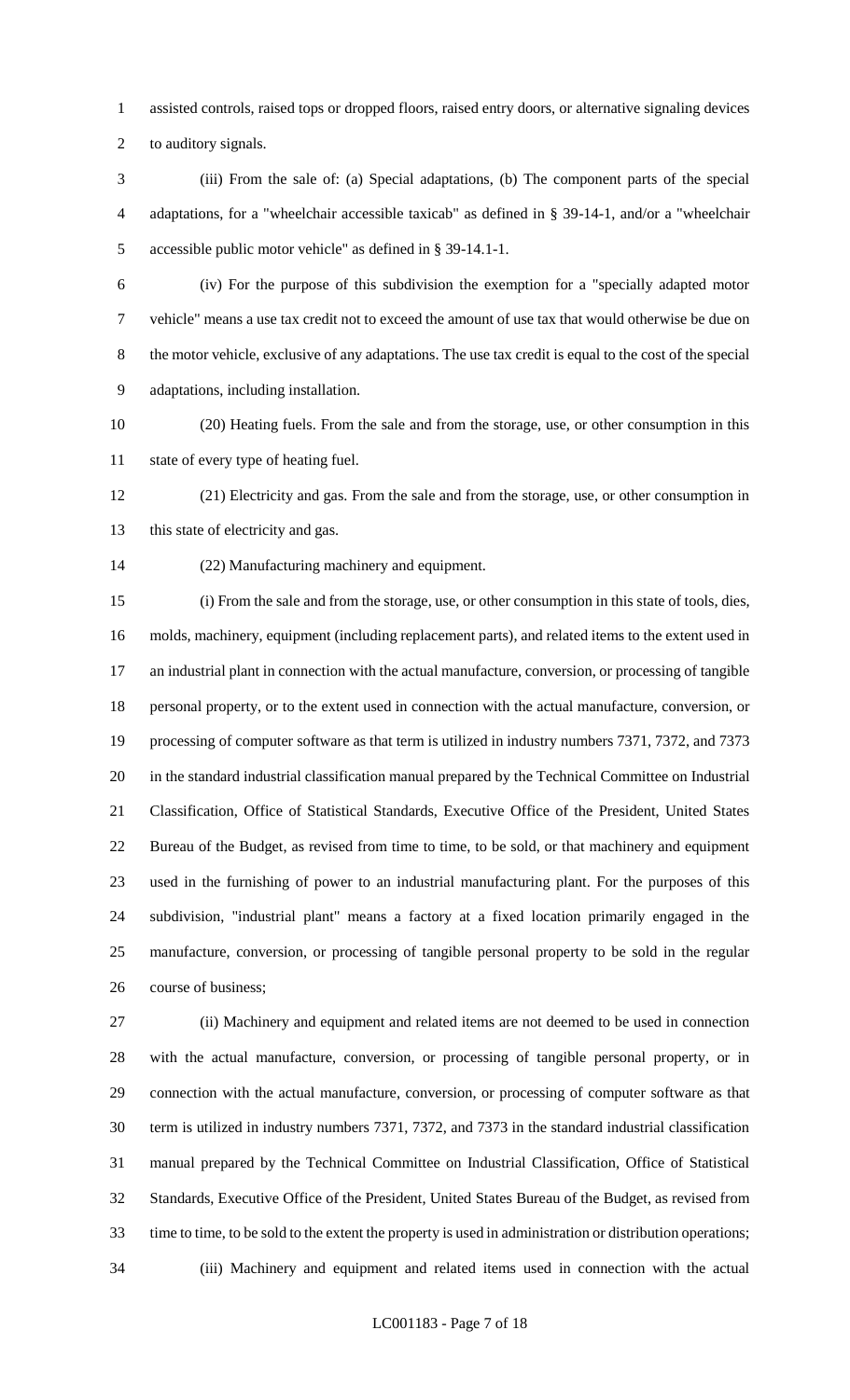manufacture, conversion, or processing of any computer software or any tangible personal property 2 that is not to be sold and that would be exempt under subdivision (7) or this subdivision if purchased from a vendor or machinery and equipment and related items used during any manufacturing, converting, or processing function is exempt under this subdivision even if that operation, function, or purpose is not an integral or essential part of a continuous production flow or manufacturing process;

 (iv) Where a portion of a group of portable or mobile machinery is used in connection with the actual manufacture, conversion, or processing of computer software or tangible personal property to be sold, as previously defined, that portion, if otherwise qualifying, is exempt under this subdivision even though the machinery in that group is used interchangeably and not otherwise identifiable as to use.

 (23) Trade-in value of motor vehicles. From the sale and from the storage, use, or other consumption in this state of so much of the purchase price paid for a new or used automobile as is allocated for a trade-in allowance on the automobile of the buyer given in trade to the seller, or of the proceeds applicable only to the automobile as are received from the manufacturer of automobiles for the repurchase of the automobile whether the repurchase was voluntary or not towards the purchase of a new or used automobile by the buyer. For the purpose of this subdivision, the word "automobile" means a private passenger automobile not used for hire and does not refer to any other type of motor vehicle.

(24) Precious metal bullion.

 (i) From the sale and from the storage, use, or other consumption in this state of precious metal bullion, substantially equivalent to a transaction in securities or commodities.

 (ii) For purposes of this subdivision, "precious metal bullion" means any elementary precious metal that has been put through a process of smelting or refining, including, but not limited to: gold, silver, platinum, rhodium, and chromium, and that is in a state or condition that its value depends upon its content and not upon its form.

 (iii) The term does not include fabricated precious metal that has been processed or manufactured for some one or more specific and customary industrial, professional, or artistic uses. (25) Commercial vessels. From sales made to a commercial ship, barge, or other vessel of

 fifty (50) tons burden or over, primarily engaged in interstate or foreign commerce, and from the repair, alteration, or conversion of the vessels, and from the sale of property purchased for the use of the vessels including provisions, supplies, and material for the maintenance and/or repair of the vessels.

(26) Commercial fishing vessels. From the sale and from the storage, use, or other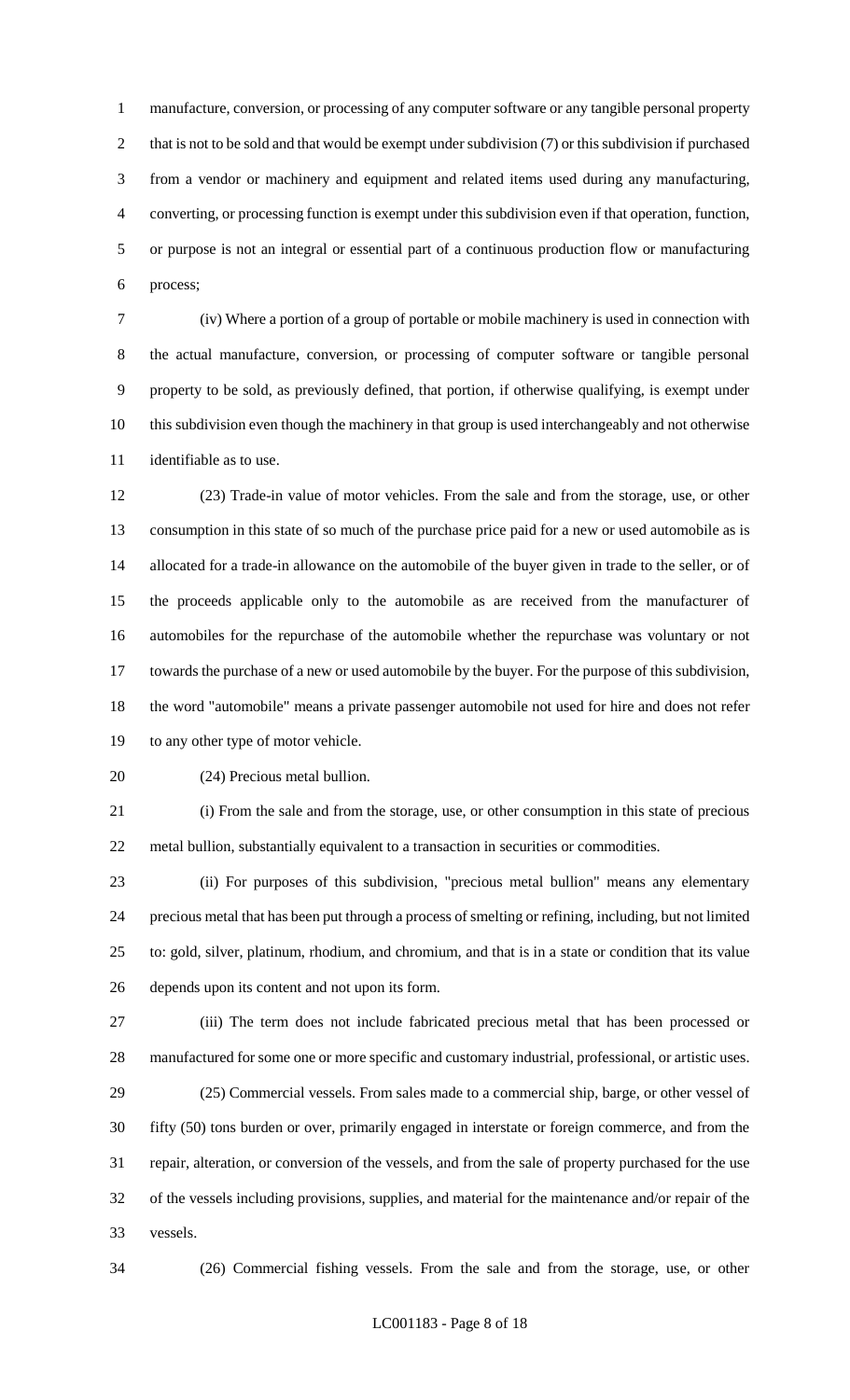consumption in this state of vessels and other watercraft that are in excess of five (5) net tons and that are used exclusively for "commercial fishing," as defined in this subdivision, and from the repair, alteration, or conversion of those vessels and other watercraft, and from the sale of property purchased for the use of those vessels and other watercraft including provisions, supplies, and material for the maintenance and/or repair of the vessels and other watercraft and the boats nets, cables, tackle, and other fishing equipment appurtenant to or used in connection with the commercial fishing of the vessels and other watercraft. "Commercial fishing" means taking or attempting to take any fish, shellfish, crustacea, or bait species with the intent of disposing of it for profit or by sale, barter, trade, or in commercial channels. The term does not include subsistence fishing, i.e., the taking for personal use and not for sale or barter; or sport fishing; but shall include vessels and other watercraft with a Rhode Island party and charter boat license issued by the department of environmental management pursuant to § 20-2-27.1 that meet the following criteria: (i) The operator must have a current United States Coast Guard (U.S.C.G.) license to carry passengers for hire; (ii) U.S.C.G. vessel documentation in the coast wide fishery trade; (iii) U.S.C.G. vessel documentation as to proof of Rhode Island home port status or a Rhode Island boat registration to prove Rhode Island home port status; and (iv) The vessel must be used as a commercial passenger carrying fishing vessel to carry passengers for fishing. The vessel must be able to demonstrate that at least fifty percent (50%) of its annual gross income derives from charters or provides documentation of a minimum of one hundred (100) charter trips annually; and (v) The vessel must have a valid Rhode Island party and charter boat license. The tax administrator shall implement the provisions of this subdivision by promulgating rules and regulations relating thereto. (27) Clothing and footwear. From the sales of articles of clothing, including footwear, intended to be worn or carried on or about the human body for sales prior to October 1, 2012. Effective October 1, 2012, the exemption will apply to the sales of articles of clothing, including footwear, intended to be worn or carried on or about the human body up to two hundred and fifty dollars (\$250) of the sales price per item. For the purposes of this section, "clothing or footwear" does not include clothing accessories or equipment or special clothing or footwear primarily designed for athletic activity or protective use as these terms are defined in section 44-18-7.1(f). In recognition of the work being performed by the streamlined sales and use tax governing board, upon passage of any federal law that authorizes states to require remote sellers to collect and remit sales and use taxes, this unlimited exemption will apply as it did prior to October 1, 2012. The unlimited exemption on sales of clothing and footwear shall take effect on the date that the state requires remote sellers to collect and remit sales and use taxes.

(28) Water for residential use. From the sale and from the storage, use, or other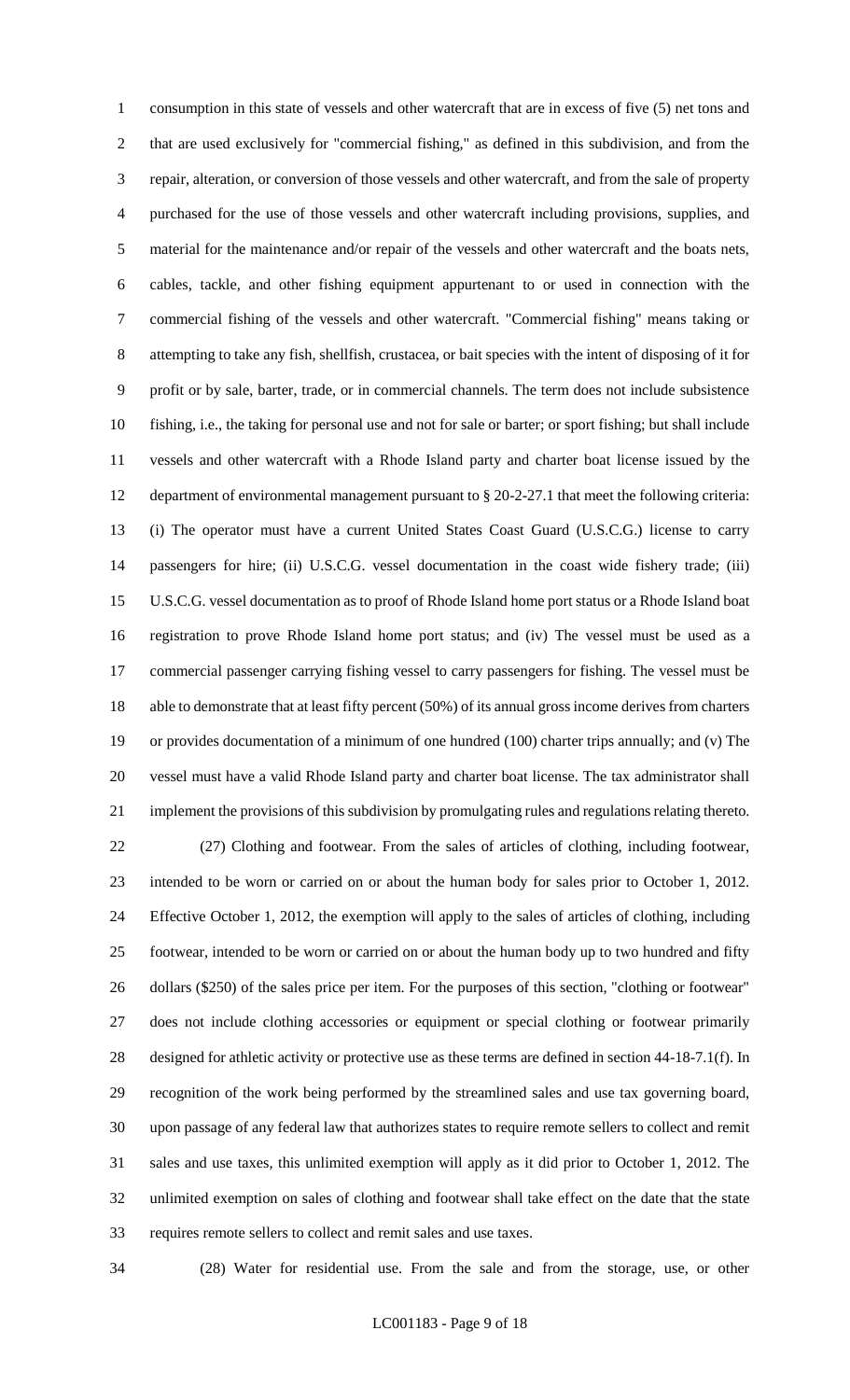consumption in this state of water furnished for domestic use by occupants of residential premises. (29) Bibles. [Unconstitutional; see Ahlburn v. Clark, 728 A.2d 449 (R.I. 1999); see Notes to Decisions.] From the sale and from the storage, use, or other consumption in the state of any canonized scriptures of any tax-exempt nonprofit religious organization including, but not limited to, the Old Testament and the New Testament versions.

(30) Boats.

 (i) From the sale of a boat or vessel to a bona fide nonresident of this state who does not register the boat or vessel in this state or document the boat or vessel with the United States government at a home port within the state, whether the sale or delivery of the boat or vessel is made in this state or elsewhere; provided, that the nonresident transports the boat within thirty (30) days after delivery by the seller outside the state for use thereafter solely outside the state.

 (ii) The tax administrator, in addition to the provisions of §§ 44-19-27 and 44-19-28, may require the seller of the boat or vessel to keep records of the sales to bona fide nonresidents as the tax administrator deems reasonably necessary to substantiate the exemption provided in this subdivision, including the affidavit of the seller that the buyer represented himself or herself to be a bona fide nonresident of this state and of the buyer that he or she is a nonresident of this state.

 (31) Youth activities equipment. From the sale, storage, use, or other consumption in this state of items for not more than twenty dollars (\$20.00) each by nonprofit Rhode Island eleemosynary organizations, for the purposes of youth activities that the organization is formed to sponsor and support; and by accredited elementary and secondary schools for the purposes of the schools or of organized activities of the enrolled students.

 (32) Farm equipment. From the sale and from the storage or use of machinery and equipment used directly for commercial farming and agricultural production; including, but not limited to: tractors, ploughs, harrows, spreaders, seeders, milking machines, silage conveyors, balers, bulk milk storage tanks, trucks with farm plates, mowers, combines, irrigation equipment, greenhouses and greenhouse coverings, graders and packaging machines, tools and supplies and other farming equipment, including replacement parts appurtenant to or used in connection with commercial farming and tools and supplies used in the repair and maintenance of farming equipment. "Commercial farming" means the keeping or boarding of five (5) or more horses or the production within this state of agricultural products, including, but not limited to, field or orchard crops, livestock, dairy, and poultry, or their products, where the keeping, boarding, or production provides at least two thousand five hundred dollars (\$2,500) in annual gross sales to the operator, whether an individual, a group, a partnership, or a corporation for exemptions issued prior to July 1, 2002. For exemptions issued or renewed after July 1, 2002, there shall be two (2) levels. Level I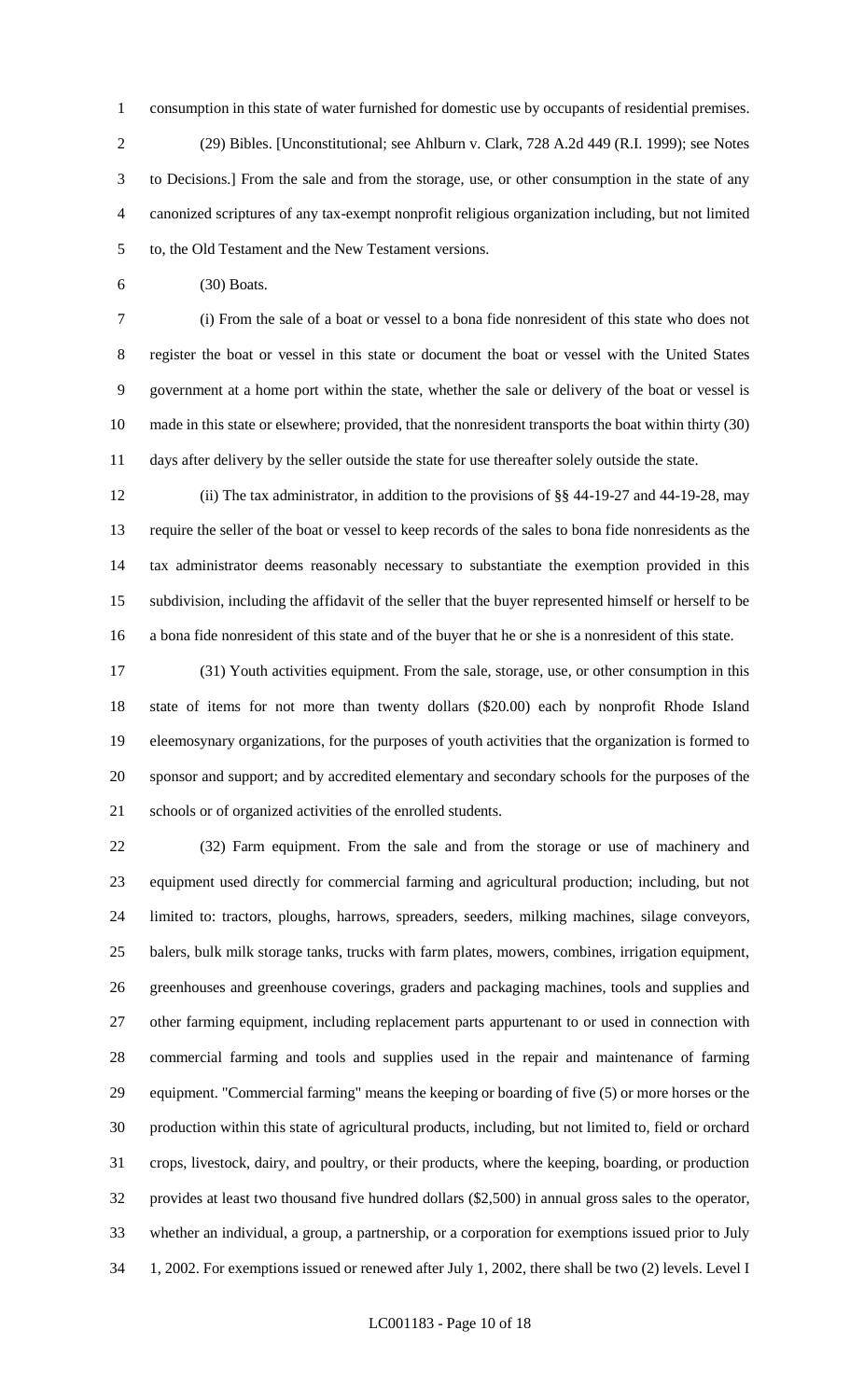shall be based on proof of annual, gross sales from commercial farming of at least twenty-five hundred dollars (\$2,500) and shall be valid for purchases subject to the exemption provided in this subdivision except for motor vehicles with an excise tax value of five thousand dollars (\$5,000) or greater. Level II shall be based on proof of annual gross sales from commercial farming of at least ten thousand dollars (\$10,000) or greater and shall be valid for purchases subject to the exemption provided in this subdivision including motor vehicles with an excise tax value of five thousand dollars (\$5,000) or greater. For the initial issuance of the exemptions, proof of the requisite amount of annual gross sales from commercial farming shall be required for the prior year; for any renewal of an exemption granted in accordance with this subdivision at either level I or level II, proof of gross annual sales from commercial farming at the requisite amount shall be required for each of 11 the prior two (2) years. Certificates of exemption issued or renewed after July 1, 2002, shall clearly indicate the level of the exemption and be valid for four (4) years after the date of issue. This exemption applies even if the same equipment is used for ancillary uses, or is temporarily used for a non-farming or a non-agricultural purpose, but shall not apply to motor vehicles acquired after July 1, 2002, unless the vehicle is a farm vehicle as defined pursuant to § 31-1-8 and is eligible for registration displaying farm plates as provided for in § 31-3-31.

 (33) Compressed air. From the sale and from the storage, use, or other consumption in the state of compressed air.

 (34) Flags. From the sale and from the storage, consumption, or other use in this state of United States, Rhode Island or POW-MIA flags.

 (35) Motor vehicle and adaptive equipment to certain veterans. From the sale of a motor vehicle and adaptive equipment to and for the use of a veteran with a service-connected loss of or the loss of use of a leg, foot, hand, or arm, or any veteran who is a double amputee, whether service connected or not. The motor vehicle must be purchased by and especially equipped for use by the qualifying veteran. Certificate of exemption or refunds of taxes paid is granted under rules or regulations that the tax administrator may prescribe.

 (36) Textbooks. From the sale and from the storage, use, or other consumption in this state of textbooks by an "educational institution," as defined in subsection (18) of this section, and any educational institution within the purview of § 16-63-9(4), and used textbooks by any purveyor.

 (37) Tangible personal property and supplies used in on-site hazardous waste recycling, reuse, or treatment. From the sale, storage, use, or other consumption in this state of tangible personal property or supplies used or consumed in the operation of equipment, the exclusive function of which is the recycling, reuse, or recovery of materials (other than precious metals, as defined in subdivision (24)(ii) of this section) from the treatment of "hazardous wastes," as defined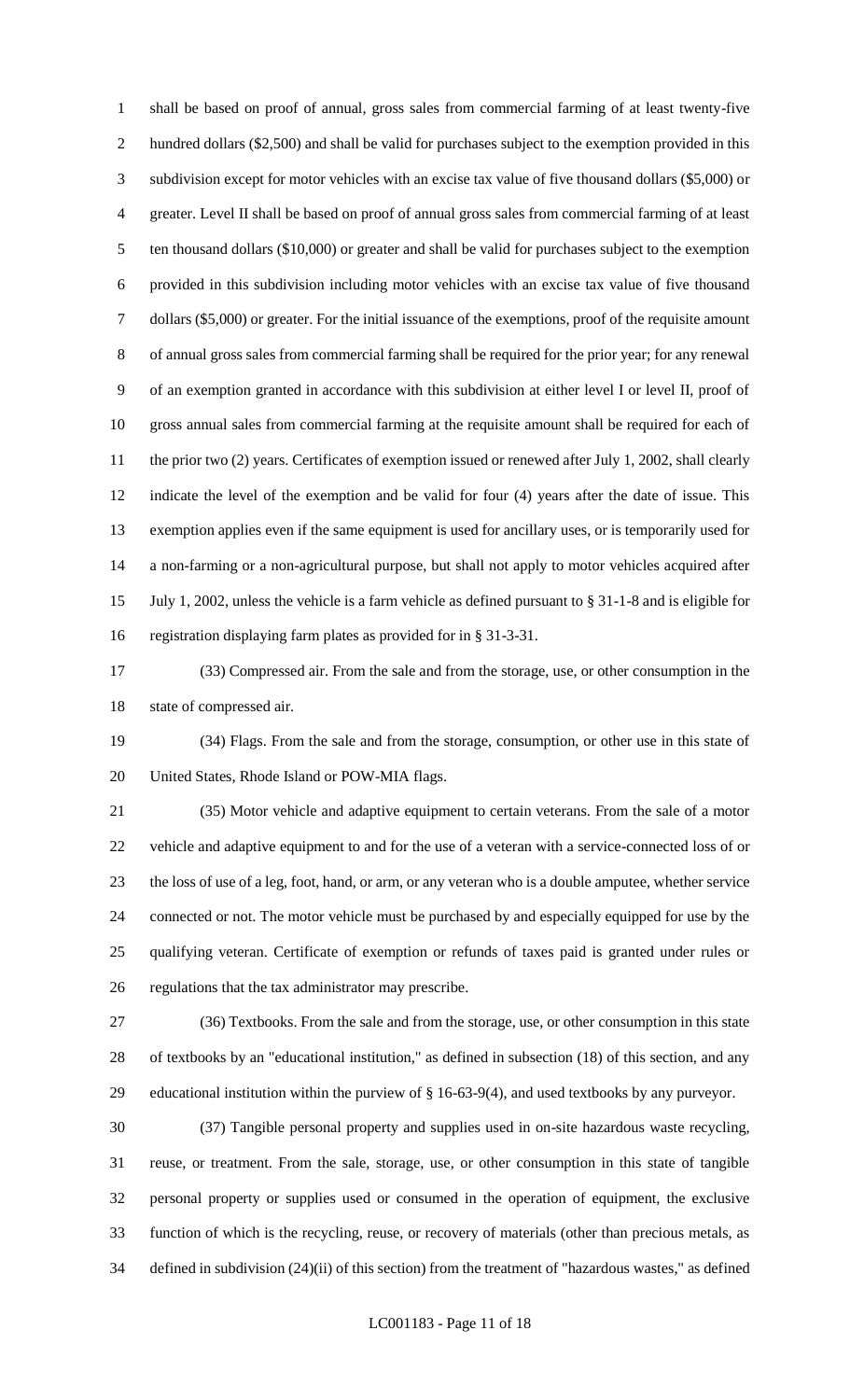in § 23-19.1-4, where the "hazardous wastes" are generated in Rhode Island solely by the same taxpayer and where the personal property is located at, in, or adjacent to a generating facility of the taxpayer in Rhode Island. The taxpayer shall procure an order from the director of the department of environmental management certifying that the equipment and/or supplies as used or consumed, qualify for the exemption under this subdivision. If any information relating to secret processes or methods of manufacture, production, or treatment is disclosed to the department of environmental management only to procure an order, and is a "trade secret" as defined in § 28-21-10(b), it is not open to public inspection or publicly disclosed unless disclosure is required under chapter 21 of title 28 or chapter 24.4 of title 23.

 (38) Promotional and product literature of boat manufacturers. From the sale and from the storage, use, or other consumption of promotional and product literature of boat manufacturers shipped to points outside of Rhode Island that either: (i) Accompany the product that is sold; (ii) Are shipped in bulk to out-of-state dealers for use in the sale of the product; or (iii) Are mailed to customers at no charge.

 (39) Food items paid for by food stamps. From the sale and from the storage, use, or other consumption in this state of eligible food items payment for which is properly made to the retailer 17 in the form of U.S. government food stamps issued in accordance with the Food Stamp Act of 1977, 7 U.S.C. § 2011 et seq.

 (40) Transportation charges. From the sale or hiring of motor carriers as defined in § 39- 12-2(12) to haul goods, when the contract or hiring cost is charged by a motor freight tariff filed with the Rhode Island public utilities commission on the number of miles driven or by the number of hours spent on the job.

 (41) Trade-in value of boats. From the sale and from the storage, use, or other consumption in this state of so much of the purchase price paid for a new or used boat as is allocated for a trade- in allowance on the boat of the buyer given in trade to the seller or of the proceeds applicable only to the boat as are received from an insurance claim as a result of a stolen or damaged boat, towards the purchase of a new or used boat by the buyer.

 (42) Equipment used for research and development. From the sale and from the storage, use, or other consumption of equipment to the extent used for research and development purposes by a qualifying firm. For the purposes of this subsection, "qualifying firm" means a business for which the use of research and development equipment is an integral part of its operation and "equipment" means scientific equipment, computers, software, and related items.

 (43) Coins. From the sale and from the other consumption in this state of coins having numismatic or investment value.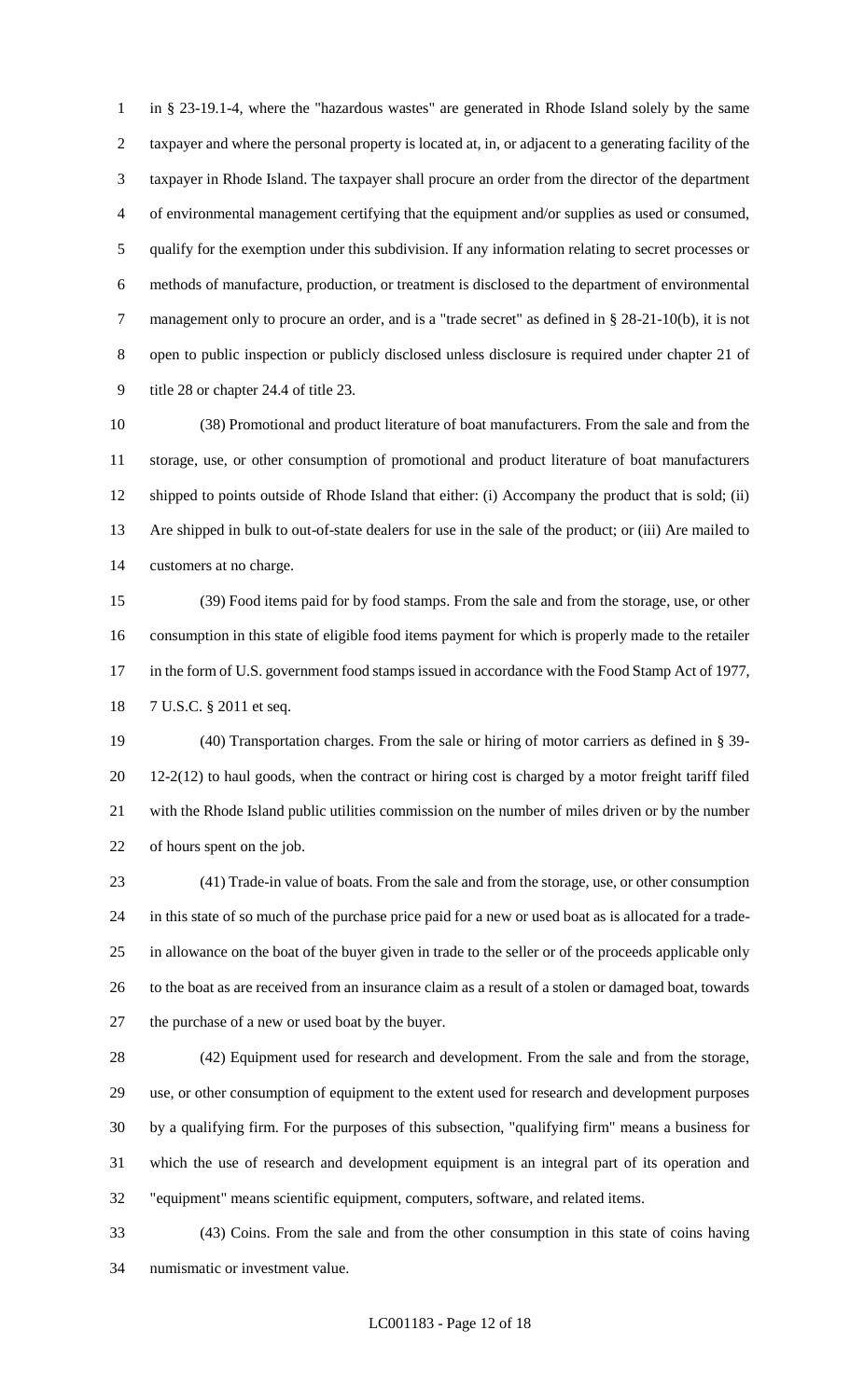(44) Farm structure construction materials. Lumber, hardware, and other materials used in the new construction of farm structures, including production facilities such as, but not limited to: farrowing sheds, free stall and stanchion barns, milking parlors, silos, poultry barns, laying houses, fruit and vegetable storages, rooting cellars, propagation rooms, greenhouses, packing rooms, machinery storage, seasonal farm worker housing, certified farm markets, bunker and trench silos, feed storage sheds, and any other structures used in connection with commercial farming.

 (45) Telecommunications carrier access service. Carrier access service or telecommunications service when purchased by a telecommunications company from another telecommunications company to facilitate the provision of telecommunications service.

 (46) Boats or vessels brought into the state exclusively for winter storage, maintenance, repair, or sale. Notwithstanding the provisions of §§ 44-18-10, 44-18-11 and 44-18-20, the tax imposed by § 44-18-20 is not applicable for the period commencing on the first day of October in any year up to and including the 30th day of April next succeeding with respect to the use of any boat or vessel within this state exclusively for purposes of: (i) Delivery of the vessel to a facility in this state for storage, including dry storage and storage in water by means of apparatus preventing ice damage to the hull, maintenance, or repair; (ii) The actual process of storage, maintenance, or repair of the boat or vessel; or (iii) Storage for the purpose of selling the boat or vessel.

 (47) Jewelry display product. From the sale and from the storage, use, or other consumption in this state of tangible personal property used to display any jewelry product; provided that title to the jewelry display product is transferred by the jewelry manufacturer or seller and that the jewelry display product is shipped out of state for use solely outside the state and is not returned to the jewelry manufacturer or seller.

 (48) Boats or vessels generally. Notwithstanding the provisions of this chapter, the tax imposed by §§ 44-18-20 and 44-18-18 shall not apply with respect to the sale and to the storage, use, or other consumption in this state of any new or used boat. The exemption provided for in this subdivision does not apply after October 1, 1993, unless prior to October 1, 1993, the federal ten percent (10%) surcharge on luxury boats is repealed.

 (49) Banks and regulated investment companies interstate toll-free calls. Notwithstanding the provisions of this chapter, the tax imposed by this chapter does not apply to the furnishing of interstate and international, toll-free terminating telecommunication service that is used directly and exclusively by or for the benefit of an eligible company as defined in this subdivision; provided that an eligible company employs on average during the calendar year no less than five hundred (500) "full-time equivalent employees" as that term is defined in § 42-64.5-2. For purposes of this section, an "eligible company" means a "regulated investment company" as that term is defined in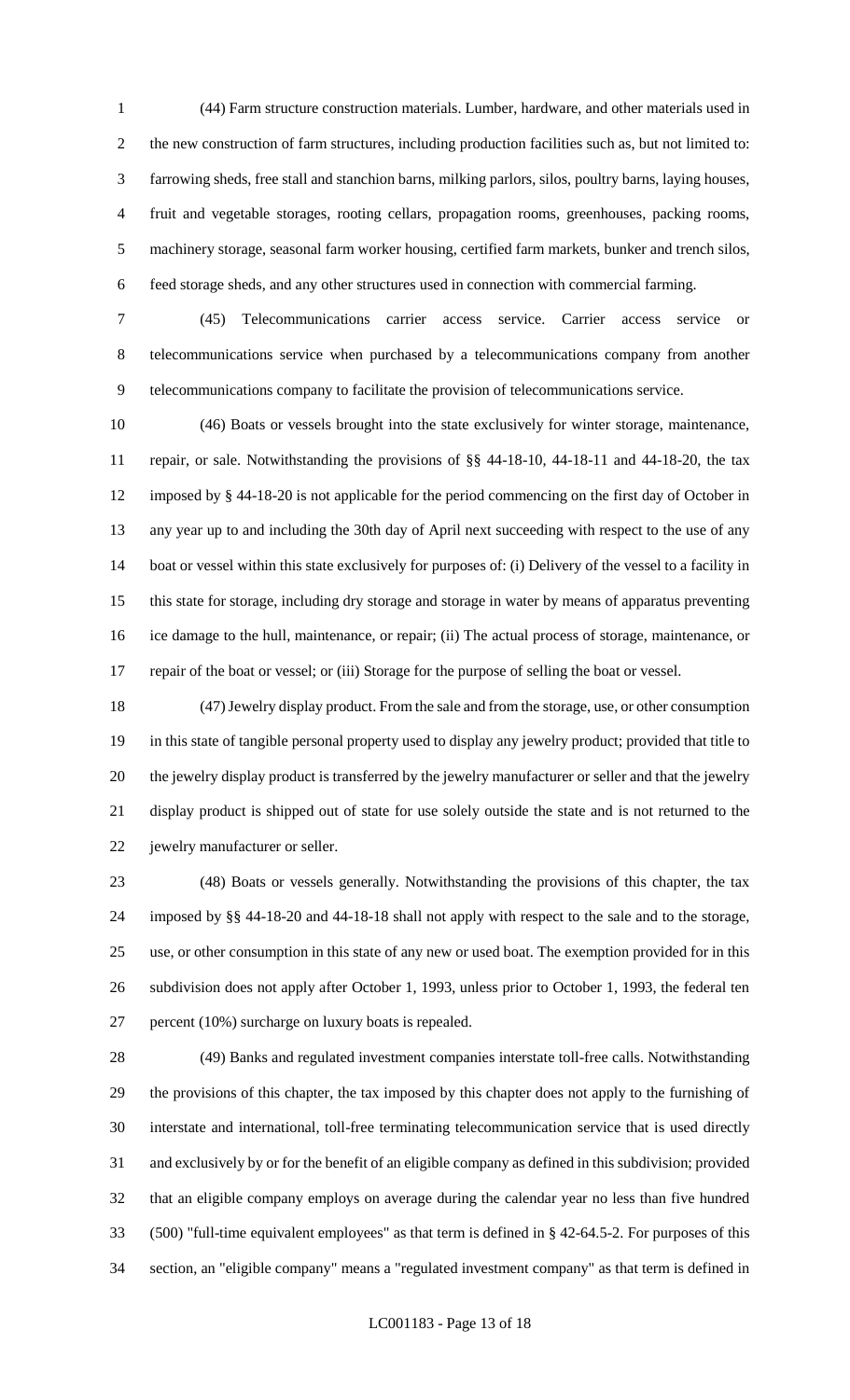1 the Internal Revenue Code of 1986, 26 U.S.C. § 851, or a corporation to the extent the service is provided, directly or indirectly, to or on behalf of a regulated investment company, an employee benefit plan, a retirement plan or a pension plan, or a state-chartered bank.

 (50) Mobile and manufactured homes generally. From the sale and from the storage, use, or other consumption in this state of mobile and/or manufactured homes as defined and subject to taxation pursuant to the provisions of chapter 44 of title 31.

(51) Manufacturing business reconstruction materials.

 (i) From the sale and from the storage, use, or other consumption in this state of lumber, hardware, and other building materials used in the reconstruction of a manufacturing business facility that suffers a disaster, as defined in this subdivision, in this state. "Disaster" means any occurrence, natural or otherwise, that results in the destruction of sixty percent (60%) or more of an operating manufacturing business facility within this state. "Disaster" does not include any damage resulting from the willful act of the owner of the manufacturing business facility.

 (ii) Manufacturing business facility includes, but is not limited to, the structures housing the production and administrative facilities.

 (iii) In the event a manufacturer has more than one manufacturing site in this state, the sixty 17 percent (60%) provision applies to the damages suffered at that one site.

 (iv) To the extent that the costs of the reconstruction materials are reimbursed by insurance, this exemption does not apply.

 (52) Tangible personal property and supplies used in the processing or preparation of floral products and floral arrangements. From the sale, storage, use, or other consumption in this state of tangible personal property or supplies purchased by florists, garden centers, or other like producers or vendors of flowers, plants, floral products, and natural and artificial floral arrangements that are ultimately sold with flowers, plants, floral products, and natural and artificial floral arrangements or are otherwise used in the decoration, fabrication, creation, processing, or preparation of flowers, plants, floral products, or natural and artificial floral arrangements, including descriptive labels, stickers, and cards affixed to the flower, plant, floral product, or arrangement, artificial flowers, spray materials, floral paint and tint, plant shine, flower food, insecticide, and fertilizers.

 (53) Horse food products. From the sale and from the storage, use, or other consumption in this state of horse food products purchased by a person engaged in the business of the boarding of horses.

(54) Non-motorized recreational vehicles sold to nonresidents.

 (i) From the sale, subsequent to June 30, 2003, of a non-motorized recreational vehicle to a bona fide nonresident of this state who does not register the non-motorized recreational vehicle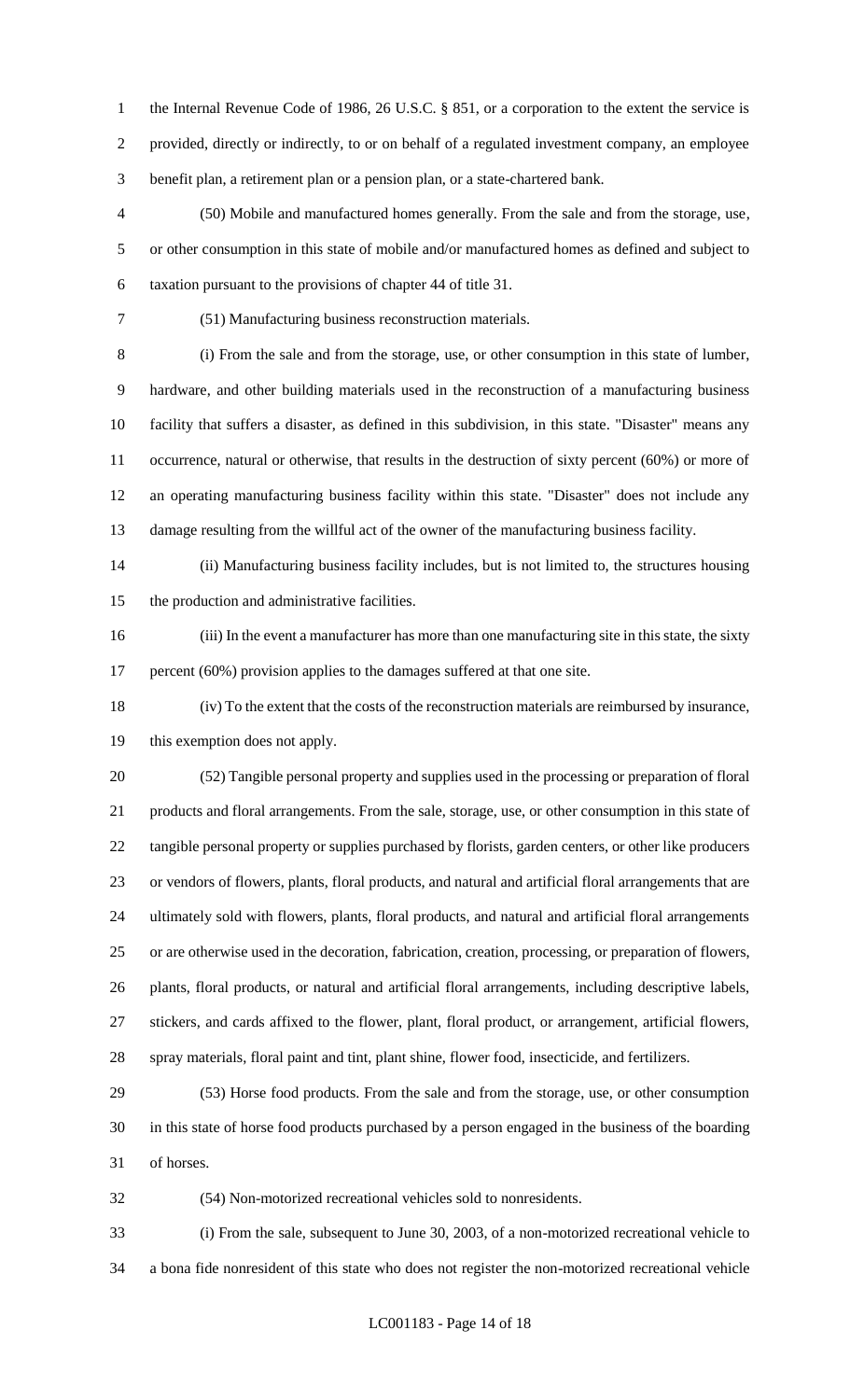in this state, whether the sale or delivery of the non-motorized recreational vehicle is made in this state or at the place of residence of the nonresident; provided that a non-motorized recreational vehicle sold to a bona fide nonresident whose state of residence does not allow a like exemption to its nonresidents is not exempt from the tax imposed under § 44-18-20; provided, further, that in that event the bona fide nonresident pays a tax to Rhode Island on the sale at a rate equal to the rate that would be imposed in his or her state of residence not to exceed the rate that would have been imposed under § 44-18-20. Notwithstanding any other provisions of law, a licensed, non-motorized recreational vehicle dealer shall add and collect the tax required under this subdivision and remit the tax to the tax administrator under the provisions of chapters 18 and 19 of this title. Provided, that when a Rhode Island licensed, non-motorized recreational vehicle dealer is required to add and collect the sales and use tax on the sale of a non-motorized recreational vehicle to a bona fide nonresident as provided in this section, the dealer in computing the tax takes into consideration the law of the state of the nonresident as it relates to the trade-in of motor vehicles.

 (ii) The tax administrator, in addition to the provisions of §§ 44-19-27 and 44-19-28, may require any licensed, non-motorized recreational vehicle dealer to keep records of sales to bona fide nonresidents as the tax administrator deems reasonably necessary to substantiate the exemption provided in this subdivision, including the affidavit of a licensed, non-motorized recreational vehicle dealer that the purchaser of the non-motorized recreational vehicle was the holder of, and had in his or her possession a valid out-of-state non-motorized recreational vehicle registration or a valid out-of-state driver's license.

 (iii) Any nonresident who registers a non-motorized recreational vehicle in this state within ninety (90) days of the date of its sale to him or her is deemed to have purchased the non-motorized recreational vehicle for use, storage, or other consumption in this state, and is subject to, and liable for, the use tax imposed under the provisions of § 44-18-20.

 (iv) "Non-motorized recreational vehicle" means any portable dwelling designed and constructed to be used as a temporary dwelling for travel, camping, recreational, and vacation use that is eligible to be registered for highway use, including, but not limited to, "pick-up coaches" or "pick-up campers," "travel trailers," and "tent trailers" as those terms are defined in chapter 1 of title 31.

 (55) Sprinkler and fire alarm systems in existing buildings. From the sale in this state of sprinkler and fire alarm systems; emergency lighting and alarm systems; and the materials necessary and attendant to the installation of those systems that are required in buildings and occupancies existing therein in July 2003 in order to comply with any additional requirements for such buildings arising directly from the enactment of the Comprehensive Fire Safety Act of 2003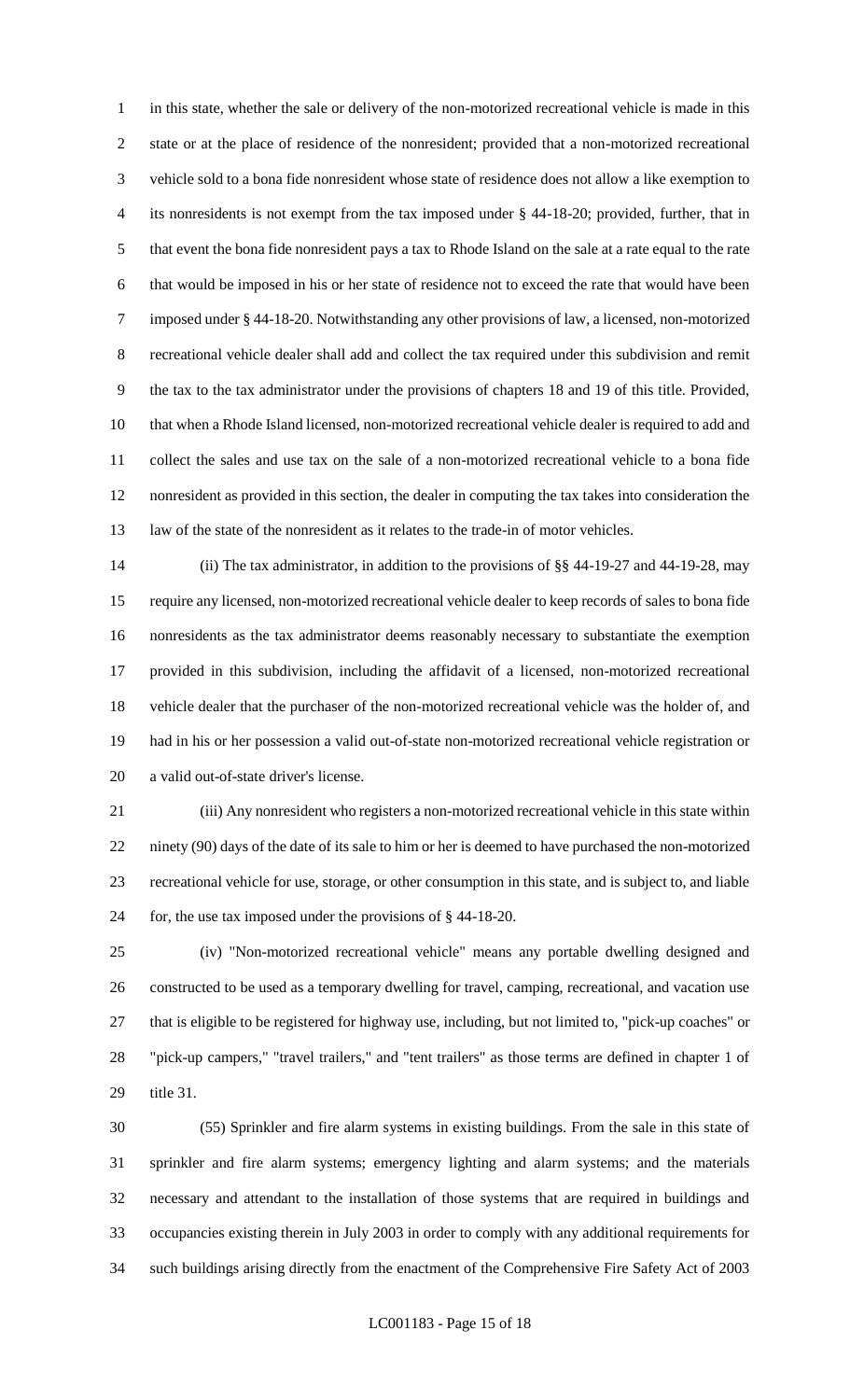and that are not required by any other provision of law or ordinance or regulation adopted pursuant to that act. The exemption provided in this subdivision shall expire on December 31, 2008.

 (56) Aircraft. Notwithstanding the provisions of this chapter, the tax imposed by §§ 44-18- 18 and 44-18-20 shall not apply with respect to the sale and to the storage, use, or other consumption in this state of any new or used aircraft or aircraft parts.

 (57) Renewable energy products. Notwithstanding any other provisions of Rhode Island general laws, the following products shall also be exempt from sales tax: solar photovoltaic modules or panels, or any module or panel that generates electricity from light; solar thermal collectors, including, but not limited to, those manufactured with flat glass plates, extruded plastic, sheet metal, and/or evacuated tubes; geothermal heat pumps, including both water-to-water and water-to-air type pumps; wind turbines; towers used to mount wind turbines if specified by or sold by a wind turbine manufacturer; DC to AC inverters that interconnect with utility power lines; and manufactured mounting racks and ballast pans for solar collector, module, or panel installation. Not to include materials that could be fabricated into such racks; monitoring and control equipment, if specified or supplied by a manufacturer of solar thermal, solar photovoltaic, geothermal, or wind energy systems or if required by law or regulation for such systems but not to include pumps, fans or plumbing or electrical fixtures unless shipped from the manufacturer affixed to, or an integral part of, another item specified on this list; and solar storage tanks that are part of a solar domestic hot water system or a solar space heating system. If the tank comes with an external heat exchanger it shall also be tax exempt, but a standard hot water tank is not exempt from state sales tax.

 (58) Returned property. The amount charged for property returned by customers upon rescission of the contract of sale when the entire amount exclusive of handling charges paid for the property is refunded in either cash or credit, and where the property is returned within one hundred twenty (120) days from the date of delivery.

 (59) Dietary supplements. From the sale and from the storage, use, or other consumption 26 of dietary supplements as defined in  $\S$  44-18-7.1(l)(v), sold on prescriptions.

 (60) Blood. From the sale and from the storage, use, or other consumption of human blood. (61) Agricultural products for human consumption. From the sale and from the storage, use, or other consumption of livestock and poultry of the kinds of products that ordinarily constitute food for human consumption and of livestock of the kind the products of which ordinarily constitute fibers for human use.

 (62) Diesel emission control technology. From the sale and use of diesel retrofit technology that is required by § 31-47.3-4.

(63) Feed for certain animals used in commercial farming. From the sale of feed for animals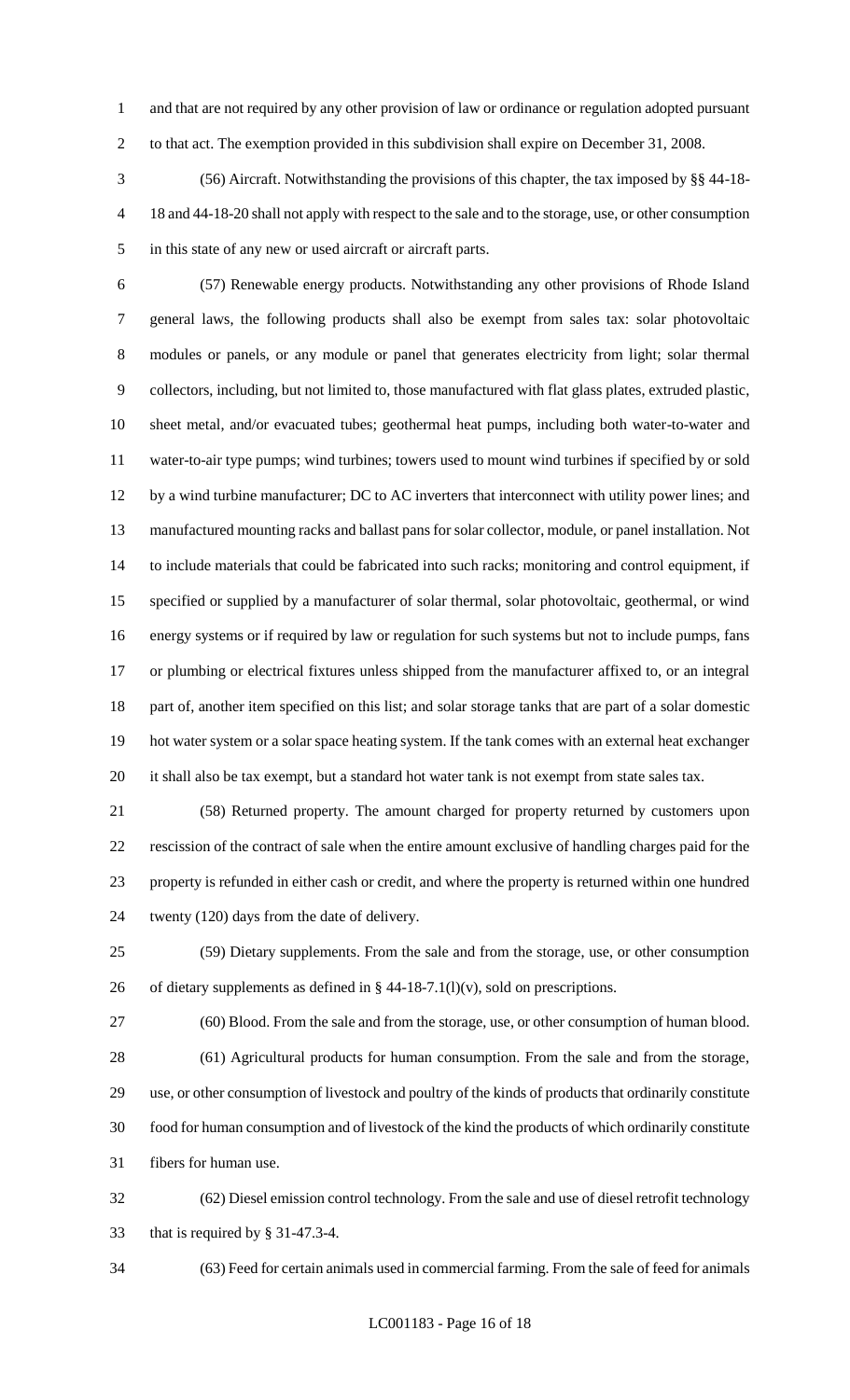as described in subsection (61) of this section.

 (64) Alcoholic beverages. From the sale and storage, use, or other consumption in this state by a Class A licensee of alcoholic beverages, as defined in § 44-18-7.1, excluding beer and malt beverages; provided, further, notwithstanding § 6-13-1 or any other general or public law to the contrary, alcoholic beverages, as defined in § 44-18-7.1, shall not be subject to minimum markup. (65) Seeds and plants used to grow food and food ingredients. From the sale, storage, use, or other consumption in this state of seeds and plants used to grow food and food ingredients as defined in § 44-18-7.1(l)(i). "Seeds and plants used to grow food and food ingredients" shall not include marijuana seeds or plants. (66) Feminine hygiene products. From the sale and from the storage, use, or other consumption of tampons, panty liners, menstrual cups, sanitary napkins, and other similar products the principal use of which is feminine hygiene in connection with the menstrual cycle. (67) Reusable bags used as an alternative to single use plastic or paper bags. From the sale, 14 storage, use, or other consumption in this state of reusable bags not including paper bags or plastic bags as defined in § 11-9-16.

SECTION 2. This act shall take effect upon passage.

======== LC001183 ========